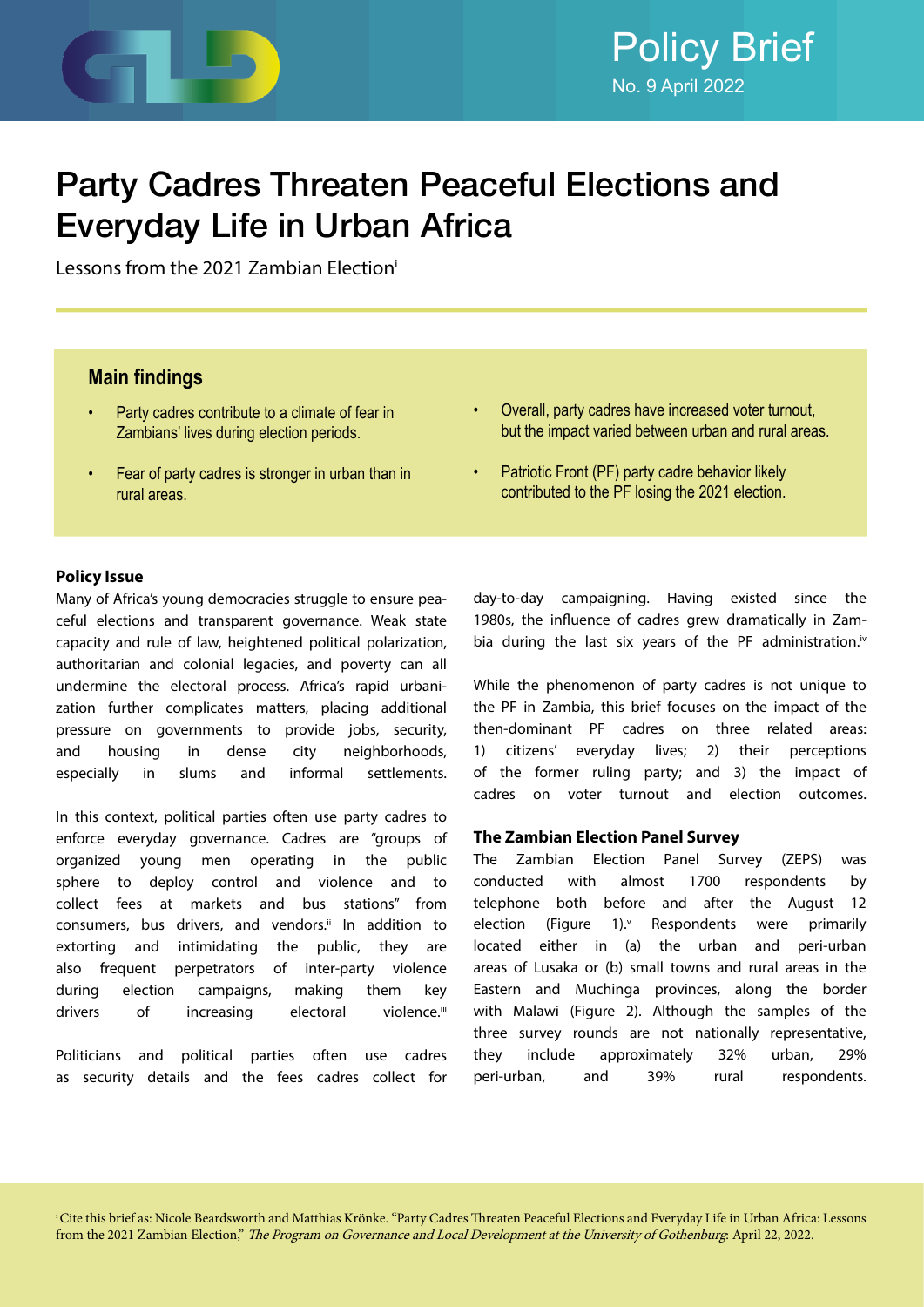#### **Figure 2:** Respondents of ZEPS Survey | By location | Round 1



# **Impact on Zambians' Everyday Lives**

Then-opposition candidate and current President Hakainde Hichilema took a strong stance against the growing impunity of the governing Patriotic Front's (PF) party cadres during his campaign and has since tried to rein in their influence. But there are suggestions that the PF could continue to play a destabilizing role. $vi$ In order to better understand the potential threat PF cadres could play in the future, we start by tracing their impact on the everyday lives of Zambians when these cadres were most active – the run-up to the 2021 election.

**Figure 3:** Share of Citizens Who Say Cadres Collect Money / Evict People at Markets and Bus Stations | By location | Rounds 1 & 3



Before the election (R1), the survey found that urban and peri-urban respondents were significantly more likely to encounter cadres than those in rural areas. For example, 61% of urban respondents and 52% of peri-urban ones said cadres collected money or evicted tenants from markets and bus stations. Only 32% in rural areas said the same. This urban bias continued through the campaign period (R3).

**Figure 1:** Zambian Election Panel Survey Timeline



Urban Zambians report fearing violence and intimidation by party cadres when going about their everyday activities – such as buying food at a market or taking local transport (Figure 4). For example, prior to the campaign period, 22% of urbanites and 16% of peri-urbanites feared experiencing intimidation at the market, versus only 13% of rural residents.

We see a similar response to facing possible intimidation at bus stations. Interestingly, this difference disappeared during the campaign period, and immediately after the election. This may have been a result of Zambia's electoral commission's temporary bans on campaigning in some urban areas due to scattered incidents of inter-party violence.

# **Figure 4:** Citizens Fear Violence and Intimidation at Markets and Bus Stations | By location | Rounds 1-3



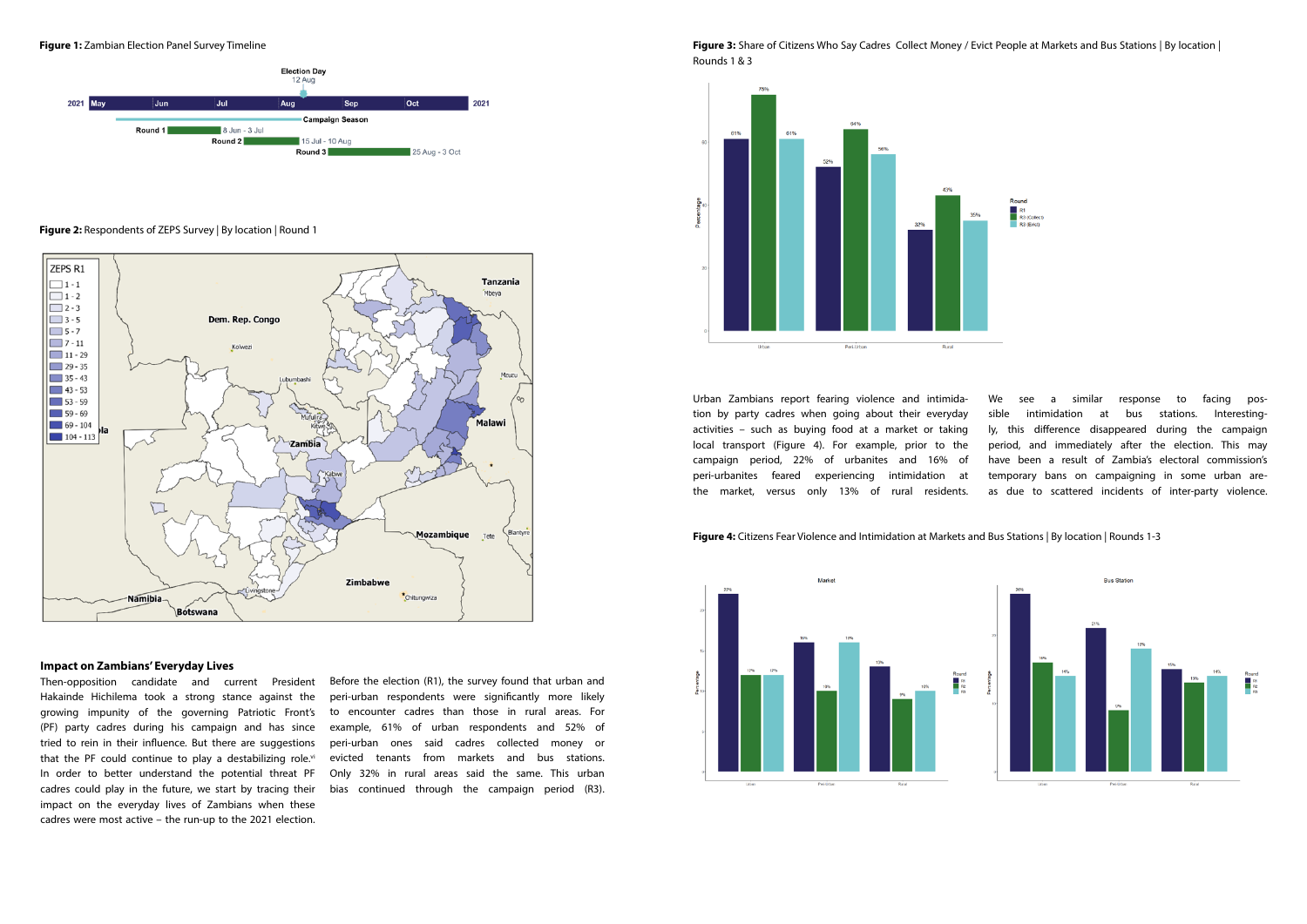# **Impact on Voter Turnout**

First, the positive impact of party cadres in general (incl. opposition party cadres) on the likelihood of voters turning out to vote increases between the early campaign period (R1) and election day across all three types of locations. Second, the negative impact of cadres is higher in urban than in rural areas.<sup>vii</sup>

Across all three Rounds, we asked respondents whether the actions of cadres make them more or less likely to vote, or if their actions do not make a difference. The data show that, on balance, party cadres seem to have increased voter turnout. Yet, this effect is somewhat uneven. Following the same urbanrural distinction as above, two trends emerge (Figure 5).

## **Why the PF Lost**

The PF identified party cadres as one of the key reasons they lost the 2021 election.<sup>viii</sup> Our survey supports this claim. We find that more than 40% of respondents stated that the actions of PF party cadres damaged their view of the then-ruling party. This increased in Round 3, conducted just after the election, when more respondents said the actions of PF party cadres negatively impacted their view of the party. While the scope of this analysis does not allow us to determine whether the increase in Round 3 is due to respondents feeling more secure stating a negative opinion now that the PF is out of power, or because respondents changed their opinion based on recent PF party cadre behavior, the broader point remains; PF party cadres have had a substantial negative effect on the party brand**.** 

**Figure 6:** Negative impact of PF party cadres' actions on view of party | By location | Rounds 1-3



### **Lessons**

The ZEPS data has shown that party cadres contributed to a climate of fear in peoples' everyday lives in the run-up to the 2021 election. The intimidation was most widespread in urban areas before the election campaign period. As a result, party cadres are deeply unpopular, have a bifurcated effect on voter turnout, and likely contributed to the PF's election loss. This is a potentially important lesson for Zambia's new government.

#### **Figure 4:**

Do you fear being subject to violence or intimidation if you did the following?

- Bought goods at the local market (R1&2)
- Took a local bus (R1&2)

During the election campaign period, did you fear being subject to violence or intimidation if you did the following?

- Bought goods at the local market (R3)
- Took a local bus from a bust stop (R3)

# **Question phrasing**

#### **Figure 3:**

Political parties are often represented by local members who are not MPs or Councilors. How frequently do these members engage in any of the following activities in an ordinary year when there is no election taking place?

- Collect money or evict tenants from markets and bus stations (R 1)
- Collect money from vendors at markets or bus stations (R 3)
- Evict people from markets or bus stations (R3)

### **Figure 5:** Impact of Party Cadres on Likelihood of Voting| By location | Rounds 1-3



# **Figure 5:**

Have the actions of party cadres made you more or less likely to vote? (R1&2) Did the actions of party cadres make you more or less likely to vote? (R3)

# **Figure 6:**

Have the actions of PF party cadres changed your view of the ruling PF party? (R1&2) Did the actions of party cadres changed your view of the PF party? (R3)

## **Answer Choices**:

- Not changed my view
- Negatively influenced my view of ruling party
- Positively influenced my view of ruling party
- Refused to Answer

As the continent rapidly urbanizes and countries hold local and national elections, party cadres are likely to play an increasingly prominent role in everyday governance and political campaigns, posing barriers to peaceful and transparent elections in the years ahead. It is urgent and important that political elites manage these actors, preventing the emergence of the kind of unaccountable, exploitative, and intimidatory actions seen in Zambia in 2021.

#### **References**

ii Nicole Beardsworth et al., 'Party Cadres, the Politicisation of Local Government and Zambia's 2021 Elections,' Briefing, Zambia Electoral Analysis Project (ZEAP) Briefing Paper Series (Lusaka: Westminster Foundation for Democracy and the Southern African Institute for Policy and Research, August 2021).

iii Michael Wahman and Owen Sichone, 'Electoral Violence in Zambia,' Briefing, Zambia Electoral Analysis Project (ZEAP) Briefing Paper Series (Lusaka: Westminster Foundation for Democracy and the Southern African Institute for Policy and Research, August 2021).

iv Karen Hansen, 'Changing Youth Dynamics in Lusaka's Informal Economy in the Context of Economic Liberalization,' African Studies Quarterly 11 (1 March 2010).

v This brief draws upon data from the Zambia Election Panel Survey - Lust, Ellen; Beardsworth, Nicole; Krönke, Matthias; Seekings, Jeremy; and Wahman, Michael. Zambian Election Panel Survey. University of Cape Town; The Program on Governance and Local Development at University of Gothenburg: 2021. www.gld.gu.se. For additional information on the sampling strategy, please contact the authors.

vi 'Zambia: Chushi Condemns Attack on Civil Servant by UPND Cadres as the Party Is Urged to Address the Rebel Movement within Its Ranks,' Lusaka Times, 22 January 2022. [Available here.](https://www.lusakatimes.com/2022/01/22/chushi-condemns-attack-on-civil-servant-by-upnd-cadres-as-the-party-is-urged-to-address-the-rebel-movement-within-its-ranks)

vii Less than 5% of interviewees refused to answer or said "Don't know/can't remember." Thus, they were excluded from this analysis.

viii Victoria Yambani, 'Arrogance, Hooliganism, Cadrism and Indiscipline Were Causes of Electoral Defeat in August- PF,' The Zambian Observer (blog), 18 November 2021[, link.](https://zambianobserver.com/arrogance-hooliganism-cadrism-and-indiscipline-were-causes-of-electoral-defeat-in-august-pf/)

#### **Acknowledgements**

This publication was supported by the Swedish Research Council Recruitment Grant (Swedish Research Council - E0003801); PI: Ellen Lust (University of Gothenburg), Jeremy Seekings (University of Cape Town), Michael Wahman (Michigan State University), Matthias Krönke (University of Cape Town), and Nicole Beardsworth (University of the Witwatersrand). This publication was also supported by the Department of Political Science at the University of Gothenburg and the University of Cape Town. The authors would like to thank Erica Ann Metheney, Jeffrey Paller, Rose Shaber-Twedt, and Sara Bjurenvall for edits, graphics, contributions, suggestions, and design.